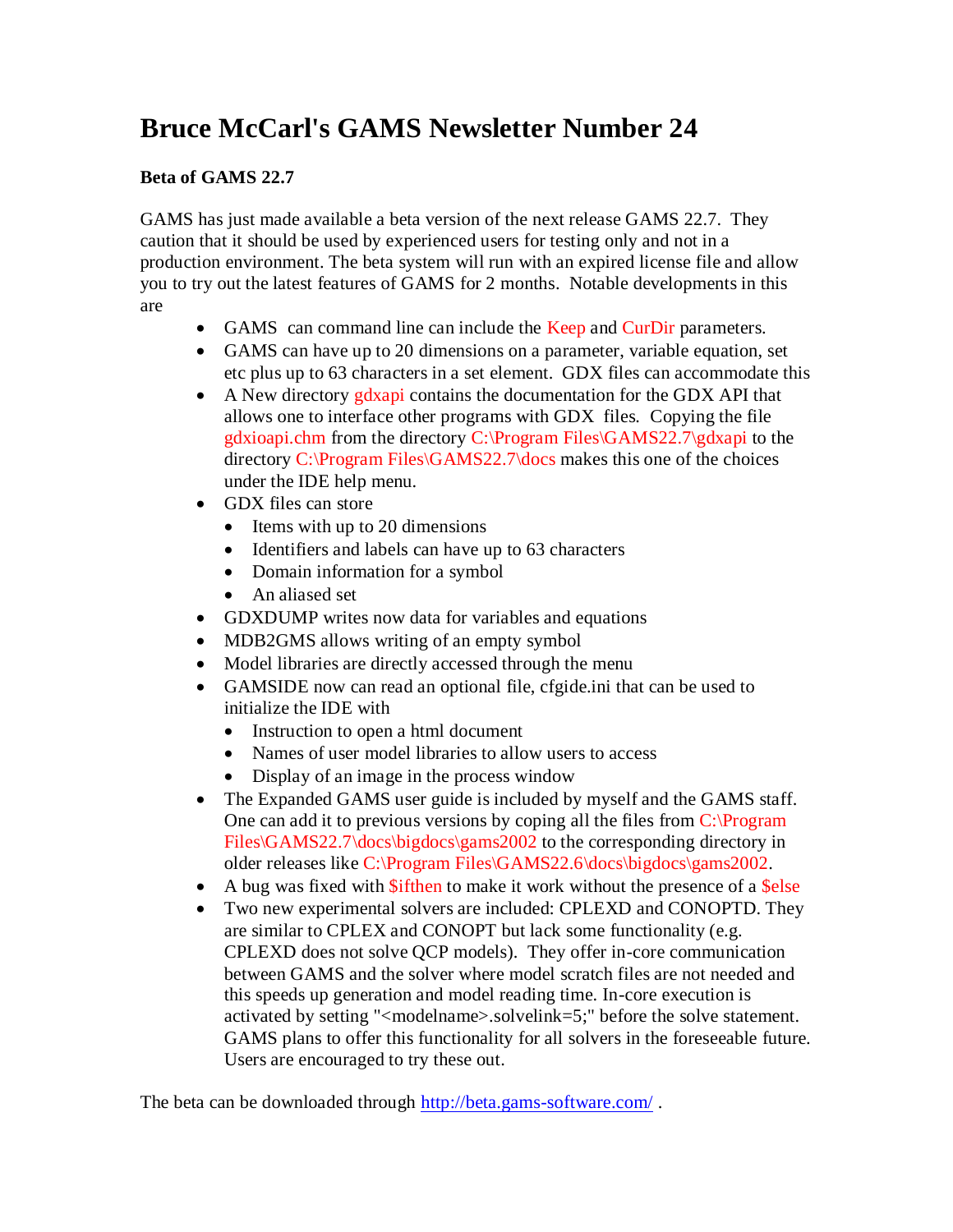## **Put Utility**

I prepared a small [put utility](http://www.gams.com/mccarl/pututility.pdf) document. This feature allows one to do some things like read from multiple spreadsheets and gdx files as controlled by a loop over the file names.

#### **New stuff from Tom Rutherford**

Tom Rutherfords web page <http://mpsge.org/inclib/tools.htm> shows he has released a utilities that do the following

[Copy non-blank cells from Excel into Word as a Windows metafile graphical image](http://mpsge.org/CopyTable.html)  [\(retaining Excel formatting\).](http://mpsge.org/CopyTable.html)

[Tools for Systematic Sensitivity Analysis with GAMS and Excel](http://mpsge.org/qtool/)

#### **New stuff from Uwe Schneider**

Use Schneider has interfaces to several items that are available at his web page [http://www.uni](http://www.uni-hamburg.de/Wiss/FB/15/Sustainability/schneider/Uwe_A_Schneiders_GAMS_Tools.htm)[hamburg.de/Wiss/FB/15/Sustainability/schneider/Uwe\\_A\\_Schneiders\\_GAMS\\_Tools.htm](http://www.uni-hamburg.de/Wiss/FB/15/Sustainability/schneider/Uwe_A_Schneiders_GAMS_Tools.htm)

These are

- $\triangleright$  GAMS to Gnuplot
- States Shademap to PowerPoint
- **► GAMS to ShadeMap**
- $\triangleright$  [STATA to GAMS](http://www.uni-hamburg.de/Wiss/FB/15/Sustainability/schneider/stata/stata_gams.htm)

#### **Courses offered**

I teach

[Basic GAMS](http://www.gams.com/mccarl/basic.htm) June 10-13, 2008 (3 1/2 days) in the Colorado mountains at Frisco (near Breckenridge). The course is designed for those without GAMS usage experience but has also proved useful for those with years of experience.

[Advanced large scale GAMS modeling with an emphasis on agriculture, forestry and the](http://www.gams.com/mccarl/iiasa.htm)  [environment](http://www.gams.com/mccarl/iiasa.htm) – May 5-8, 2008 (3 1/2 days) at the IIASA facility near Vienna (in Laxemburg), Austria . The course is designed for those interested in applying GAMS modeling to large scale linear and non linear modeling and will draw on case studies from my experiences in agricultural and forestry sectoral analysis largely in the climate change arena see my program statement at

<http://agecon2.tamu.edu/people/faculty/mccarl-bruce/McCarlWorkAreas.htm> or the model writeup at <http://agecon2.tamu.edu/people/faculty/mccarl-bruce/FASOM.html> or